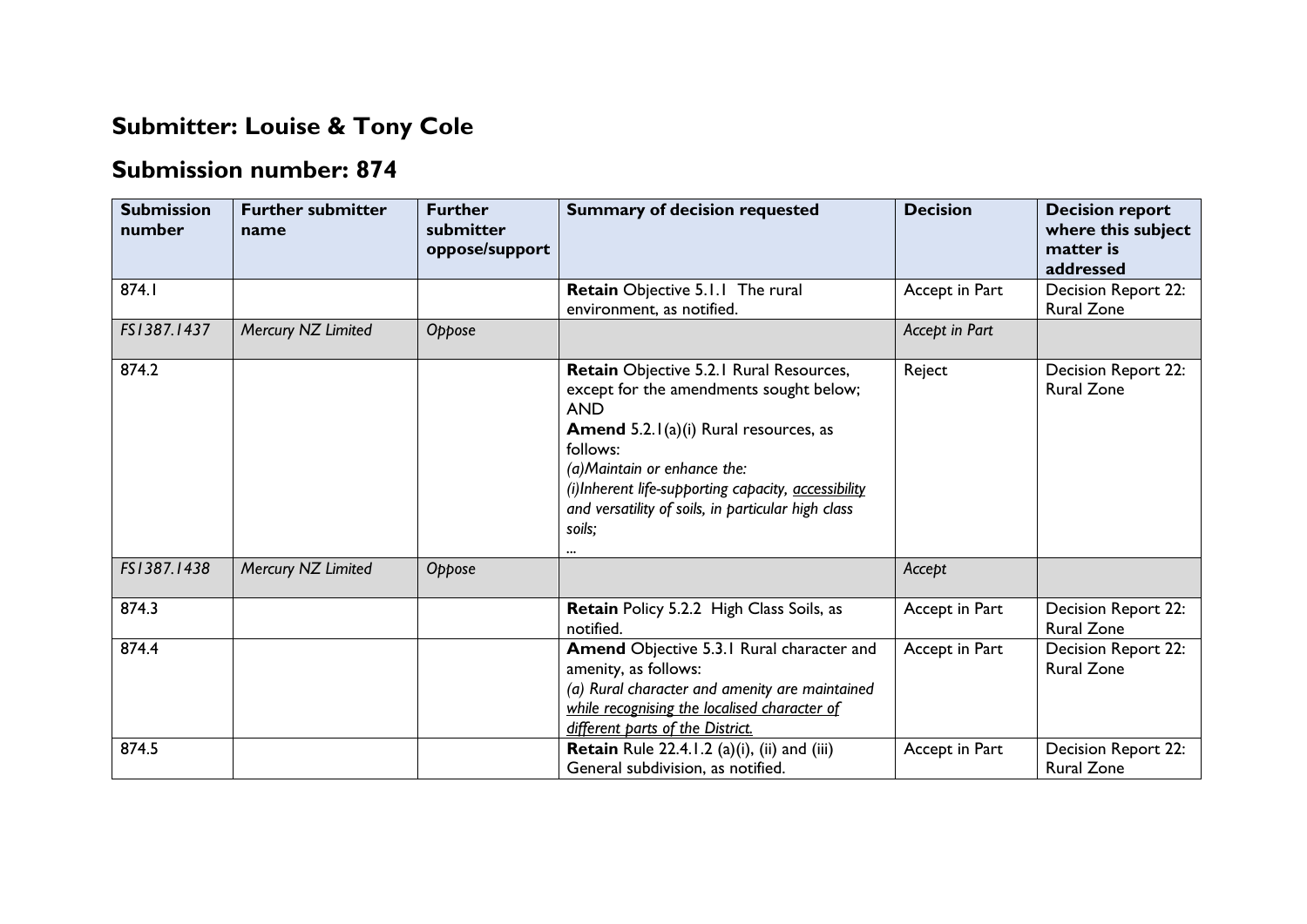| <b>Submission</b><br>number | <b>Further submitter</b><br>name | <b>Further</b><br>submitter<br>oppose/support | <b>Summary of decision requested</b>                                                                                                                                                                                                                                                                                                                | <b>Decision</b> | <b>Decision report</b><br>where this subject<br>matter is<br>addressed |
|-----------------------------|----------------------------------|-----------------------------------------------|-----------------------------------------------------------------------------------------------------------------------------------------------------------------------------------------------------------------------------------------------------------------------------------------------------------------------------------------------------|-----------------|------------------------------------------------------------------------|
| FS1387.1439                 | Mercury NZ Limited               | Oppose                                        |                                                                                                                                                                                                                                                                                                                                                     | Reject          |                                                                        |
| 874.6                       |                                  |                                               | Add a new discretionary activity to Rule<br>22.4.1.2 General subdivision, as follows:<br>D1<br>General subdivision around an existing dwelling<br>and associated curtilage that does not comply<br>with Rule 22.4.1.2 (iv) RD1<br>General subdivision around established rural<br>activities that does not comply with Rule 22.4.1.2<br>$(iv)$ RD I | Reject          | Decision Report 22:<br><b>Rural Zone</b>                               |
| FS1387.1440                 | Mercury NZ Limited               | Oppose                                        |                                                                                                                                                                                                                                                                                                                                                     | Accept          |                                                                        |
| 874.7                       |                                  |                                               | Delete Rule 22.4.1.2 RD1 (a)(v) General<br>Subdivision;<br><b>AND</b><br>Add an additional matter of discretion to<br>Rule 22.4.1.2 RD1(b) General subdivision, as<br>follows:<br>(vi) Effects on rural productivity and<br>fragmentation of high class soils.                                                                                      | Accept in Part  | Decision Report 22:<br><b>Rural Zone</b>                               |
| FS1387.1441                 | Mercury NZ Limited               | Oppose                                        |                                                                                                                                                                                                                                                                                                                                                     | Accept in Part  |                                                                        |
| 874.8                       |                                  |                                               | Retain Rule 22.4.1.2(a)(iv) General<br>subdivision, which classifies creation of an<br>additional lot between 8000m2 and 1.6ha as a<br>restricted discretionary activity.                                                                                                                                                                           | Accept in Part  | Decision Report 22:<br><b>Rural Zone</b>                               |
| FS1387.1442                 | Mercury NZ Limited               | Oppose                                        |                                                                                                                                                                                                                                                                                                                                                     | Accept in Part  |                                                                        |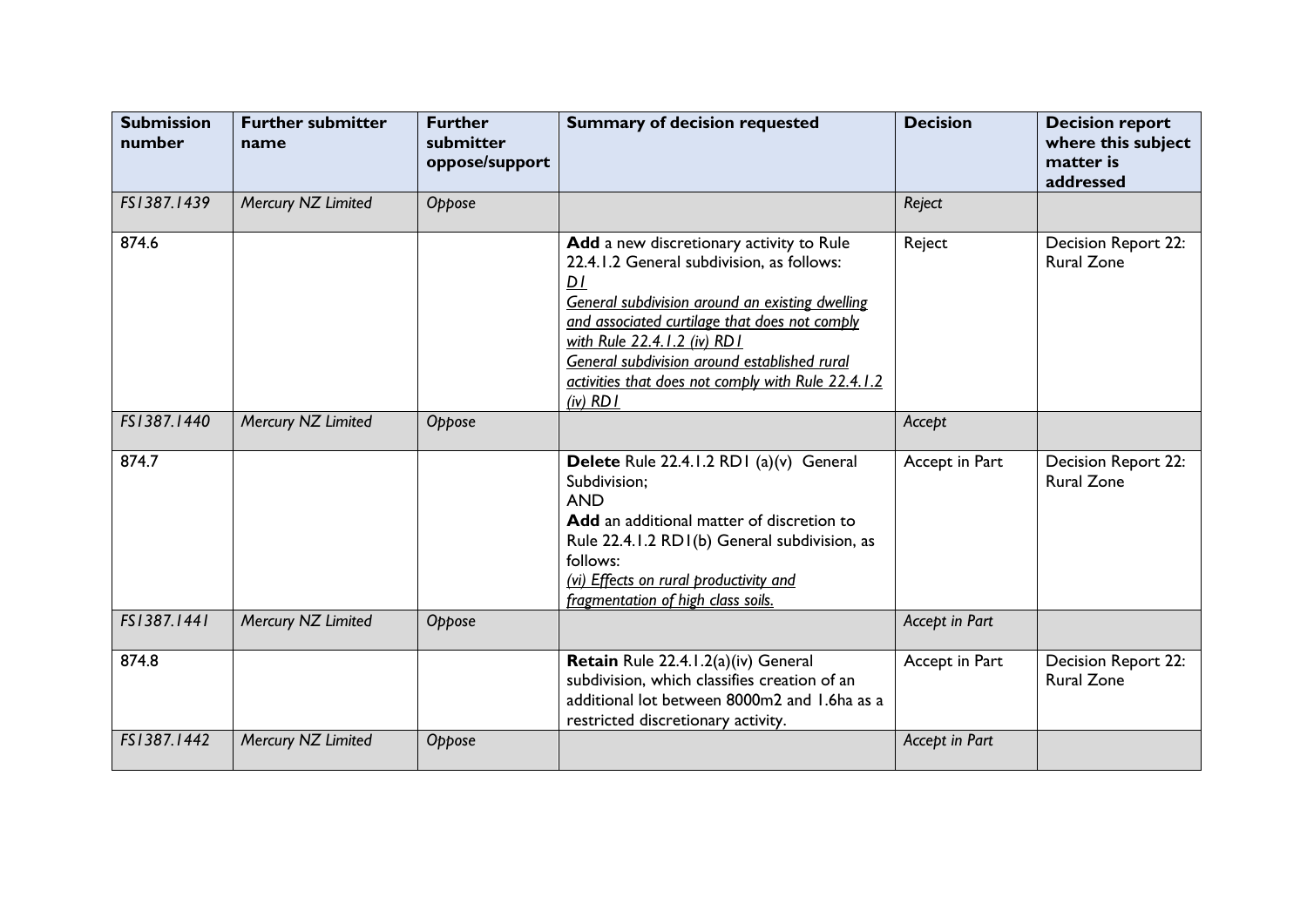| <b>Submission</b><br>number | <b>Further submitter</b><br>name | <b>Further</b><br>submitter<br>oppose/support | <b>Summary of decision requested</b>                                                                                                                                                                                                                                                                                                                                                                                                                                                                                                                                                                                                                                                                                                                                                                                                                                                                                                                                                                                                                                                | <b>Decision</b>                  | <b>Decision report</b><br>where this subject<br>matter is<br>addressed               |
|-----------------------------|----------------------------------|-----------------------------------------------|-------------------------------------------------------------------------------------------------------------------------------------------------------------------------------------------------------------------------------------------------------------------------------------------------------------------------------------------------------------------------------------------------------------------------------------------------------------------------------------------------------------------------------------------------------------------------------------------------------------------------------------------------------------------------------------------------------------------------------------------------------------------------------------------------------------------------------------------------------------------------------------------------------------------------------------------------------------------------------------------------------------------------------------------------------------------------------------|----------------------------------|--------------------------------------------------------------------------------------|
| 874.9<br>874.10             |                                  |                                               | Retain Policy 5.3.8 Effects on rural character<br>and amenity from rural subdivision, except<br>for the amendments sought below;<br><b>AND</b><br><b>Amend Policy 5.3.8 Effects on rural</b><br>character and amenity from rural subdivision,<br>as follows:<br>(a) Protect productive rural areas by directing<br>urban forms of subdivision, use and development<br>to within the boundaries of towns and villages.<br>(b) Ensure development does not compromise the<br>predominant open space, character and amenity<br>of rural areas.<br>(d) Rural hamlet subdivision and boundary<br>relocations ensure the following:<br>(i) Protection of rural land for productive<br>purposes;<br>(ii) Maintenance of the localised rural character<br>and amenity of the surrounding rural<br>environment:<br>(iii) Minimisation of cumulative effects.<br>(e) Subdivision, use and development<br>opportunities ensure that localised rural character<br>and amenity values are maintained.<br><b>Amend</b> the activities in Rule 22.4.1.1<br>Prohibited Subdivision, from Prohibited | Accept in Part<br>Accept in Part | Decision Report 22:<br><b>Rural Zone</b><br>Decision Report 22:<br><b>Rural Zone</b> |
| FS1129.37                   | <b>Auckland Council</b>          | Oppose                                        | activities to Non-Complying.                                                                                                                                                                                                                                                                                                                                                                                                                                                                                                                                                                                                                                                                                                                                                                                                                                                                                                                                                                                                                                                        | Accept in Part                   |                                                                                      |